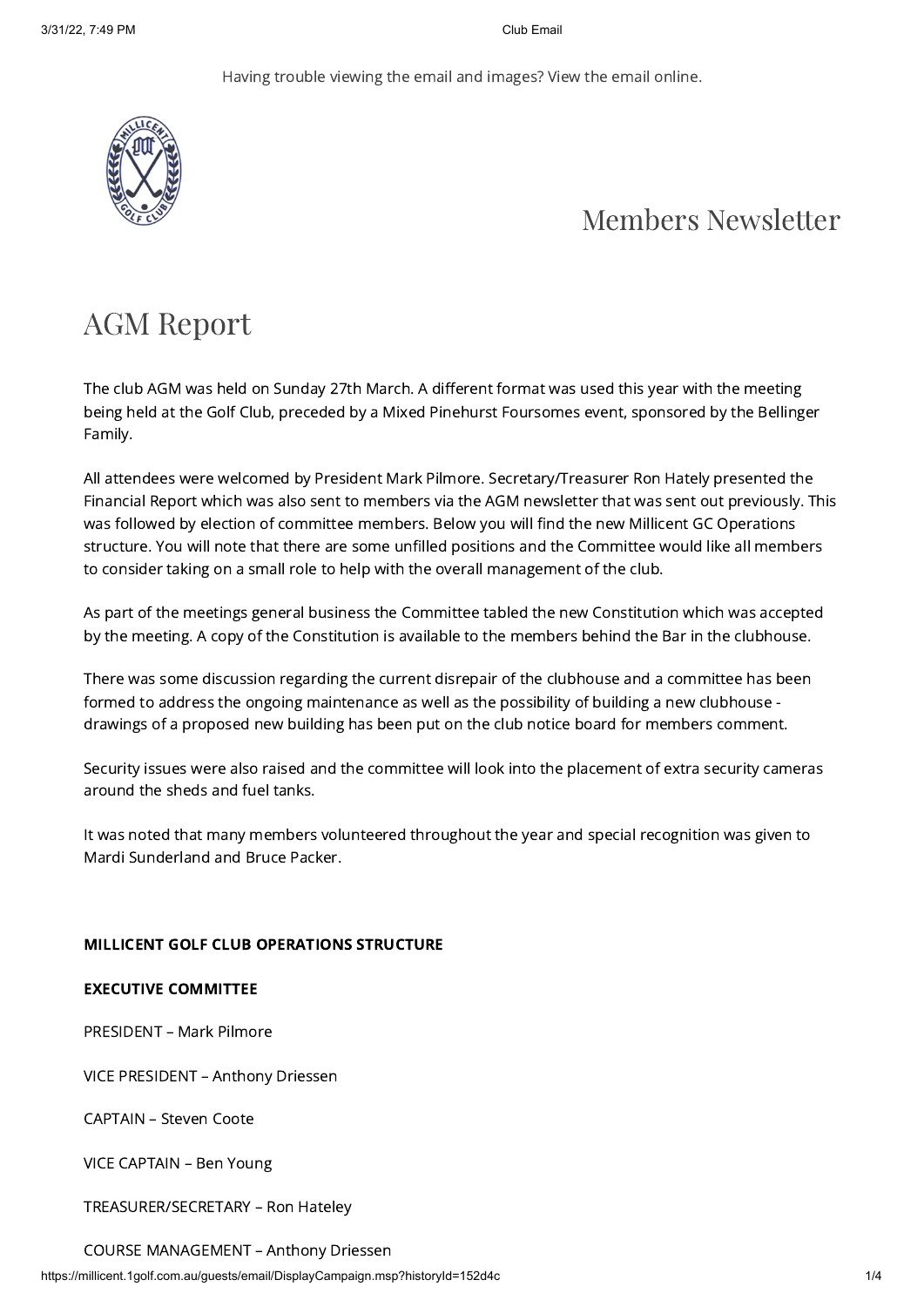#### COMMITTEE

Matt Warren, Craig Kuiper, Ian Greenwood, Trevor Atkinson, Karen Lock, Jamie Bellinger

BAR MANAGER - ?

SPONS0RSHIPS - ?

GRANTS – Jamie Bellinger

BUILDING – Jamie Bellinger

#### MINUTES WRITER - ?

------------------------------------------------------------------------------------------------------------------------------------------

#### SUB COMMITTEES

#### BAR & CATERING

BAR MANAGER - ?

2 – Bruce Packer

 $3 - ?$ 

4 - ?

#### GOLF COURSE MANAGEMENT

COURSE MANAGER – Anthony Driessen

SUB COMMITTEE – Brian Bowman, Mark Pretty, Matt Warren, Steven Coote, Trevor Hutchesson

BINS & BOTTLES – Bruce Packer, Jeff Cameron

WOOD – Andrew Ferguson

GOLF CART MAINTENANCE – Grant Rowe

#### MATCH & EVENTS DAY

CAPTAIN – Steven Coote

VICE CAPTAIN – Ben Young

3 - Mary Winser

 $4 - ?$ 

5 - ?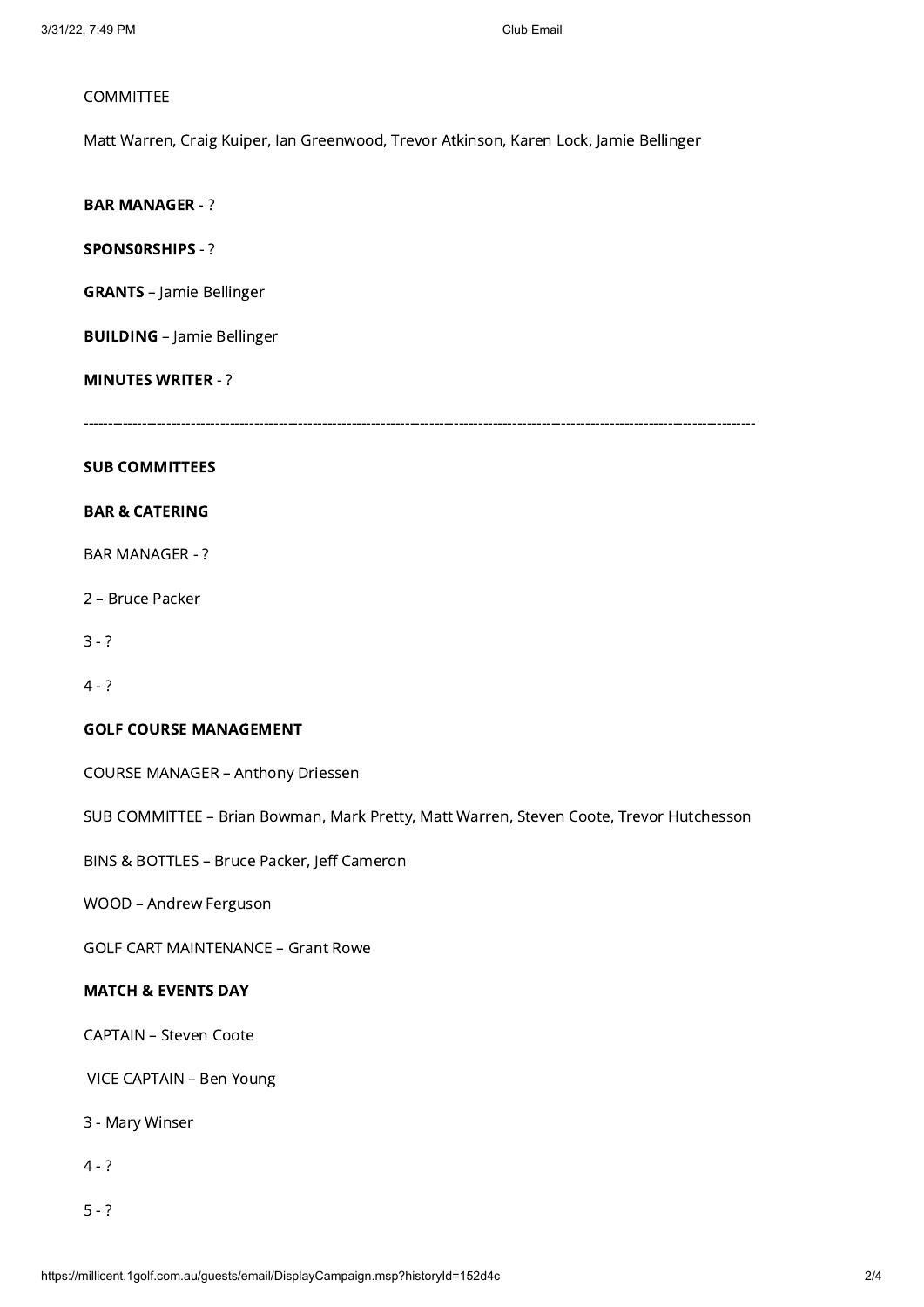| 3/31/22, 7:49 PM                                                   |                                    |  |                                | Club Email |
|--------------------------------------------------------------------|------------------------------------|--|--------------------------------|------------|
| LADIES CAPTAIN - Mardi Sunderland ; Ladies President - Sue Ireland |                                    |  |                                |            |
|                                                                    | <b>BOOKINGS - Mardi Sunderland</b> |  |                                |            |
| <b>NEWSLETTER - Mary Winser</b>                                    |                                    |  |                                |            |
| <b>MEMBERSHIPS - Mardi Sunderland</b>                              |                                    |  |                                |            |
| <b>BUILDING PLANNING</b>                                           |                                    |  |                                |            |
| 1 - Jamie Bellinger                                                |                                    |  | <b>INSURANCE - Ron Hateley</b> |            |
| 2 - Mark Pilmore                                                   |                                    |  |                                |            |
| $3 - ?$                                                            |                                    |  |                                |            |
| $4 - ?$                                                            |                                    |  |                                |            |
|                                                                    | $5-?$ $6-?$ $7-?$ $8-?$            |  |                                |            |
| <b>AUDITORS</b>                                                    |                                    |  |                                |            |
| TDH PARTNERS - Steve Duldig                                        |                                    |  |                                |            |
|                                                                    |                                    |  |                                |            |

# Membership

We remind members that Membership subscriptions are now due. 2022 Bag Tags will be available at the Bar once Membership is paid in full.

# Women's Pennant News

After 3 weeks of great competition we find two of Millicent's teams, A Grade and Division 3 sitting comfortably in first place on the ladder. Division 1 are currently third by a narrow margin behind Lucindale and Mt Gambier.

This week will be the decider for Division 1 as they play a knockout match against Naracoorte at Penola. Its do or die girls so put your heads down. Also playing at Penola will be Division 3 playing against the Naracoorte team which is currently in fifth place - this is not a time to get too complacent. A Grade will be playing at Naracoorte against Kingston with the winning team going straight into the final. The loser will get a second chance the following week but we don't want to go down that path do we?

Good hitting everyone!

# Coming Events

Friday 15th April - Good Friday 4 Ball Ambrose at Millicent. See below for event details. Entry options for members are through the online booking system in **[One](https://millicent.1golf.com.au/security/login.msp) Golf OR** place your team names and Golflink numbers on the sheet in the clubhouse. Non Handicap players welcome.